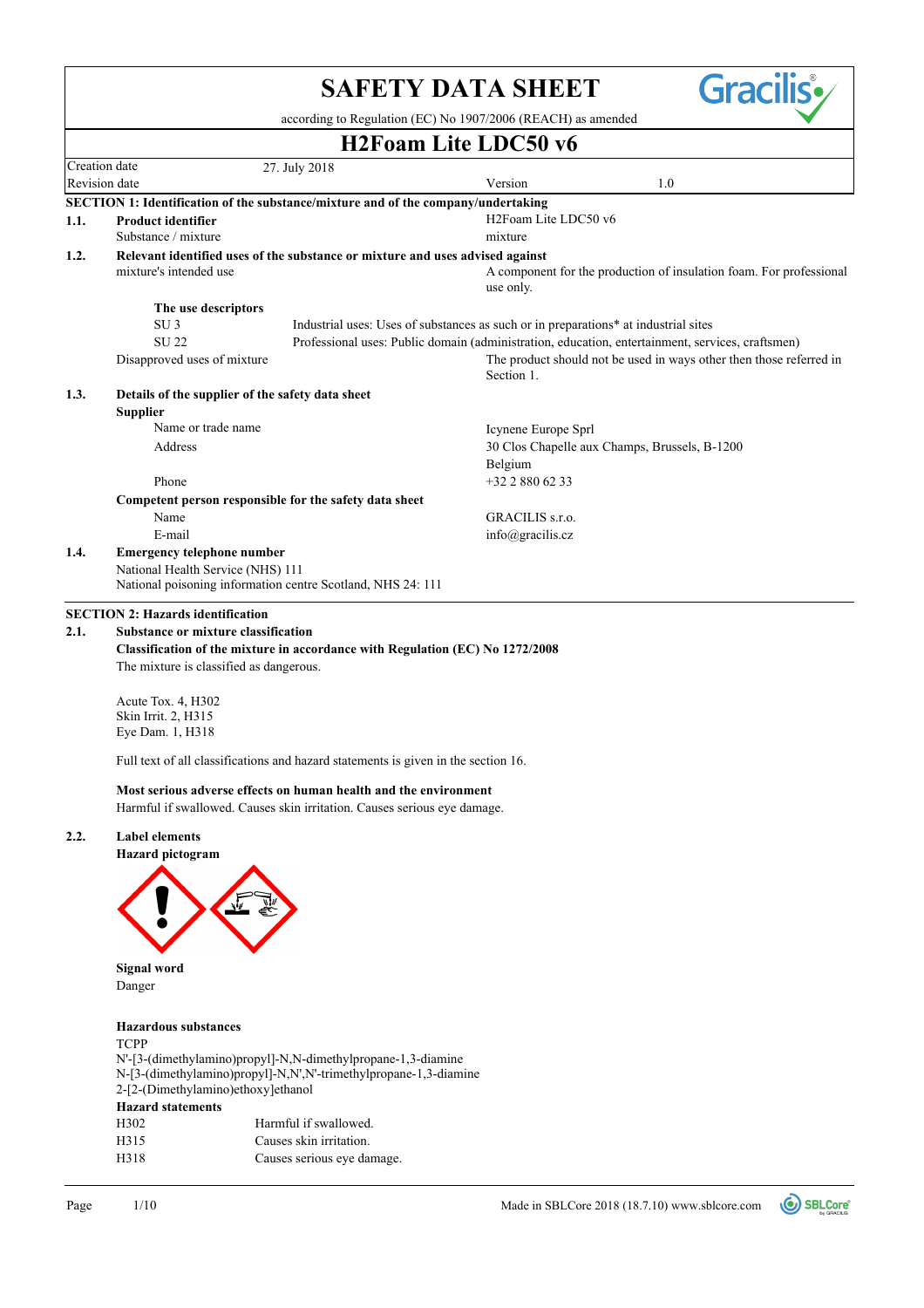according to Regulation (EC) No 1907/2006 (REACH) as amended

# **H2Foam Lite LDC50 v6**

|                                |                                 |                                                          | 1141 VAIII LIIV LIDUJV TV                                                                               |     |  |  |  |
|--------------------------------|---------------------------------|----------------------------------------------------------|---------------------------------------------------------------------------------------------------------|-----|--|--|--|
| Creation date<br>Revision date |                                 | 27. July 2018                                            |                                                                                                         |     |  |  |  |
|                                |                                 |                                                          | Version                                                                                                 | 1.0 |  |  |  |
|                                | <b>Precautionary statements</b> |                                                          |                                                                                                         |     |  |  |  |
| P <sub>280</sub>               |                                 | Wear protective gloves/eye protection/face protection.   |                                                                                                         |     |  |  |  |
| $P301 + P312$                  |                                 |                                                          | IF SWALLOWED: Call a doctor if you feel unwell.                                                         |     |  |  |  |
|                                | $P305 + P351 + P338$            | to do. Continue rinsing.                                 | IF IN EYES: Rinse cautiously with water for several minutes. Remove contact lenses, if present and easy |     |  |  |  |
| P310                           |                                 | Immediately call a doctor.                               |                                                                                                         |     |  |  |  |
|                                | P332+P313                       | If skin irritation occurs: Get medical advice/attention. |                                                                                                         |     |  |  |  |
| P <sub>501</sub>               |                                 |                                                          | Dispose of contents/container to according to applicable regulations.                                   |     |  |  |  |
| າາ                             | Othou horoude                   |                                                          |                                                                                                         |     |  |  |  |

#### **2.3. Other hazards**

Mixture does not contain any substance meet the criteria for PBT or vPvB in accordance with Annex XIII of Regulation (EC) No. 1907/2006 (REACH) as amended.

**SECTION 3: Composition/information on ingredients**

#### **3.2. Mixtures**

### **Chemical characterization**

Mixture of substances and additives specified below.

**Mixture contains these hazardous substances and substances with the highest permissible concentration in the working environment**

| Identification numbers                                    | Substance name                                                         | Content in<br>$%$ weight | Classification according to Regulation<br>(EC) No 1272/2008                                | Note. |
|-----------------------------------------------------------|------------------------------------------------------------------------|--------------------------|--------------------------------------------------------------------------------------------|-------|
| EC: 911-815-4<br>Registration number:<br>01-2119486772-26 | <b>TCPP</b>                                                            | 35-45                    | Acute Tox. 4, H302                                                                         |       |
| $CAS: 6711-48-4$<br>$EC: 229-761-9$                       | N'-[3-(dimethylamino)propyl]-N,N-dimethylpropane [5-8]<br>-1.3-diamine |                          | Acute Tox. 4, H302<br>Acute Tox. 3, H311<br>Skin Corr. 1B, H314                            |       |
| CAS: 3855-32-1<br>$EC: 223-362-3$                         | N-[3-(dimethylamino)propyl]-N,N',N'-<br>trimethylpropane-1,3-diamine   | $0.5 - 1.5$              | Acute Tox. 4, H302<br>Acute Tox. 3, H311<br>Skin Corr. 1C, H314<br>Aquatic Chronic 3, H412 |       |
| CAS: 1704-62-7<br>EC: $216-940-1$                         | 2-[2-(Dimethylamino)ethoxy]ethanol                                     | $0.5 - 1.5$              | Acute Tox. 4, H312<br>Skin Corr. 1C, H314                                                  |       |

#### **Notes**

1 Substance of unknown or variable composition, complex reaction products or biological materials - UVCB.

Full text of all classifications and hazard statements is given in the section 16.

#### **SECTION 4: First aid measures**

#### **4.1. Description of first aid measures**

Take care of your own safety. If any health problems are manifested or if in doubt, inform a doctor and show him information from this safety data sheet. If unconscious, put the person in the stabilized (recovery) position on his side with his head slightly bent backwards and make sure that airways are free; never induce vomiting. If the person vomits by himself, make sure that the vomit is not inhaled. In life threatening conditions first of all provide resuscitation of the affected person and ensure medical assistance. Respiratory arrest - provide artificial respiration immediately. Cardiac arrest - provide indirect cardiac massage immediately.

#### **Inhalation**

Terminate the exposure immediately; move the affected person to fresh air. Protect the person against growing cold. Provide medical treatment if irritation, dyspnoea or other symptoms persist.

#### **Skin contact**

Remove contaminated clothes. Wash the affected area with plenty of water, lukewarm if possible. Soap, soap solution or shampoo should be used if there is no skin injury. Provide medical treatment if skin irritation persists.

#### **Eye contact**

Rinse eyes immediately with a flow of running water, open the eyelids (also using force if needed); remove contact lenses immediately if worn by the affected person. No neutralization should be performed in any case! Rinsing should be continued for 10-30 minutes from the inner to the outer eye corner to make sure that the other eye is not involved. Depending on the situation, call medical rescue service or ensure medical treatment as promptly as possible. Everyone must be referred for treatment even if affected only a little.

#### **Ingestion**

Rinse out the mouth with clean water. Do not provide anything by mouth if the person is unconscious or if having cramps. Provide medical treatment.



**Gracilis**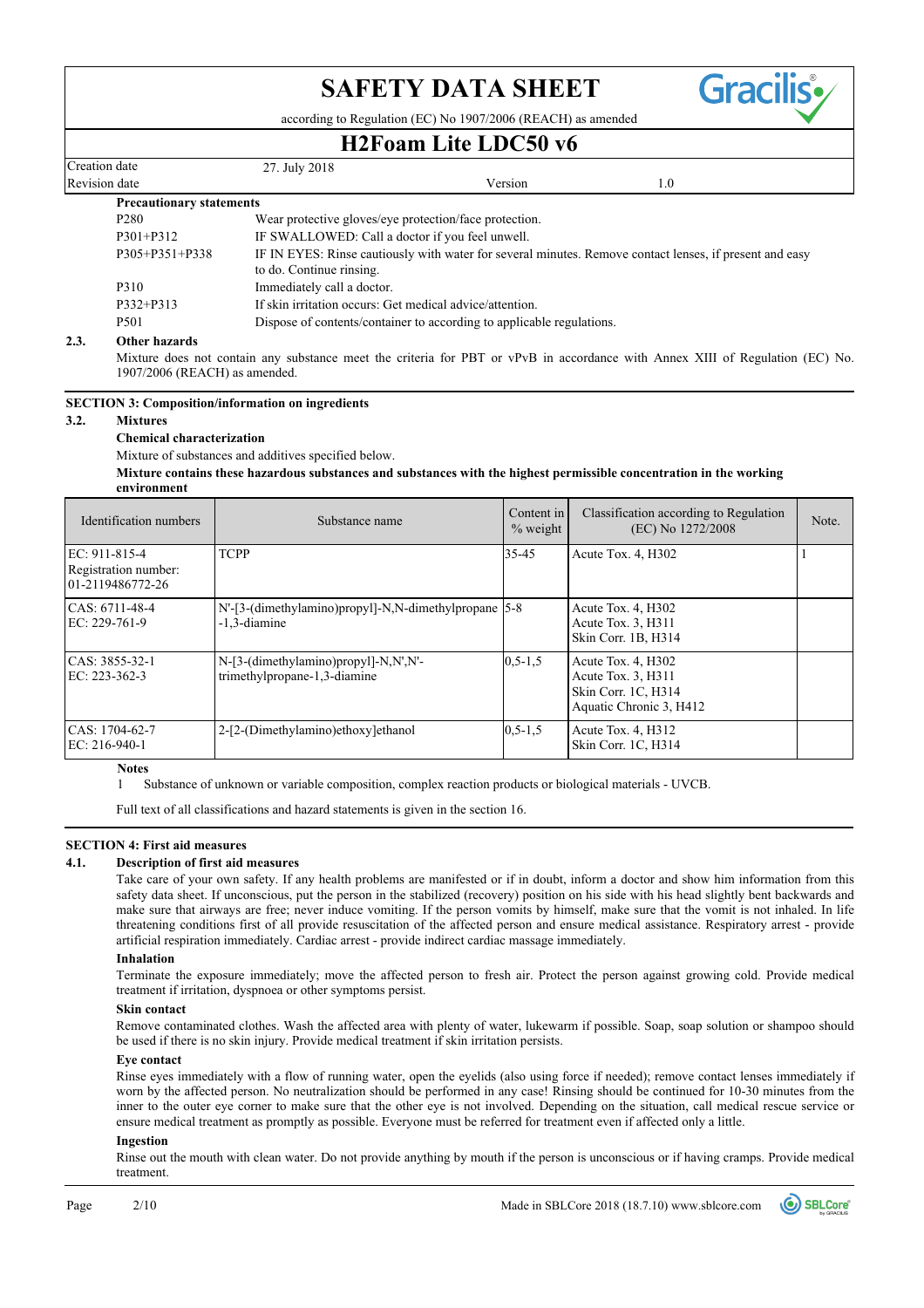Gracili

according to Regulation (EC) No 1907/2006 (REACH) as amended

## Revision date and the version of the Version of the Version of the Version of the Version of the Version of the Version of the Version of the Version of the Version of the Version of the Version of the Version of the Versi Creation date 27. July 2018 **H2Foam Lite LDC50 v6** Disorder of digestive system, stomach pain, vomiting, diarrhoea. **Ingestion** Causes serious eye damage. Symptoms may include severe pain, tearing, redness, swelling and blurred vision. **Eye contact** Causes skin irritation. Contact may cause redness, swelling and a painful sensation. **Skin contact** Possible irritation of airways, cough, headache. Prolonged overexposure may cause slight liver and kidney effects, such as increased organ weights. **Inhalation 4.2. Most important symptoms and effects, both acute and delayed** Symptomatic treatment. **4.3. Indication of any immediate medical attention and special treatment needed 5.2. Special hazards arising from the substance or mixture** Water - full jet. **Unsuitable extinguishing media** Alcohol-resistant foam, carbon dioxide, powder, water spray jet, water mist. **Suitable extinguishing media 5.1. Extinguishing media SECTION 5: Firefighting measures**

In the event of fire, carbon monoxide, carbon dioxide and other toxic gases (NOx, ammonia, aldehydes, ketones, phosphorous oxides, hydrogen chloride, silicon oxides and other unidentified organic compounds) may arise. Inhalation of hazardous degradation (pyrolysis) products may cause serious health damage.

### **5.3. Advice for firefighters**

Self-Contained Breathing Apparatus (SCBA) with a chemical protection suit only where personal (close) contact is likely. Do not allow run -off of contaminated fire extinguishing material to enter drains or surface and ground water. Closed containers with the product near the fire should be cooled with water.

#### **SECTION 6: Accidental release measures**

#### **6.1. Personal precautions, protective equipment and emergency procedures**

Use personal protective equipment for work. Follow the instructions in the Sections 7 and 8. Prevent contact with skin and eyes.

#### **6.2. Environmental precautions**

Prevent contamination of the soil and entering surface or ground water.

#### **6.3. Methods and material for containment and cleaning up**

Spilled product should be covered with suitable (non-flammable) absorbing material (sand, diatomaceous earth, earth and other suitable absorption materials); to be contained in well closed containers and removed as per the Section 13. In the event of leakage of the substantial amount of the product, inform fire brigade and other competent bodies. After removal of the product, wash the contaminated site with plenty of water. Do not use solvents.

#### **6.4. Reference to other sections**

See the Section 7, 8 and 13.

#### **SECTION 7: Handling and storage**

#### **7.1. Precautions for safe handling**

Avoid contact with skin, eyes and clothings. Do not inhale gases and vapours. Wash hands and exposed parts of the body thoroughly after handling. Do no eat, drink or smoke when using this product. Use personal protective equipment as per Section 8. Observe valid legal regulations on safety and health protection.

#### **7.2. Conditions for safe storage, including any incompatibilities**

Store in tightly closed containers in cold, dry and well ventilated areas designated for this purpose. Protect from heating / ignition sources.

## **7.3. Specific end use(s)**

A component for the production of insulation foam.

#### **SECTION 8: Exposure controls/personal protection**

- **8.1. Control parameters**
	- none

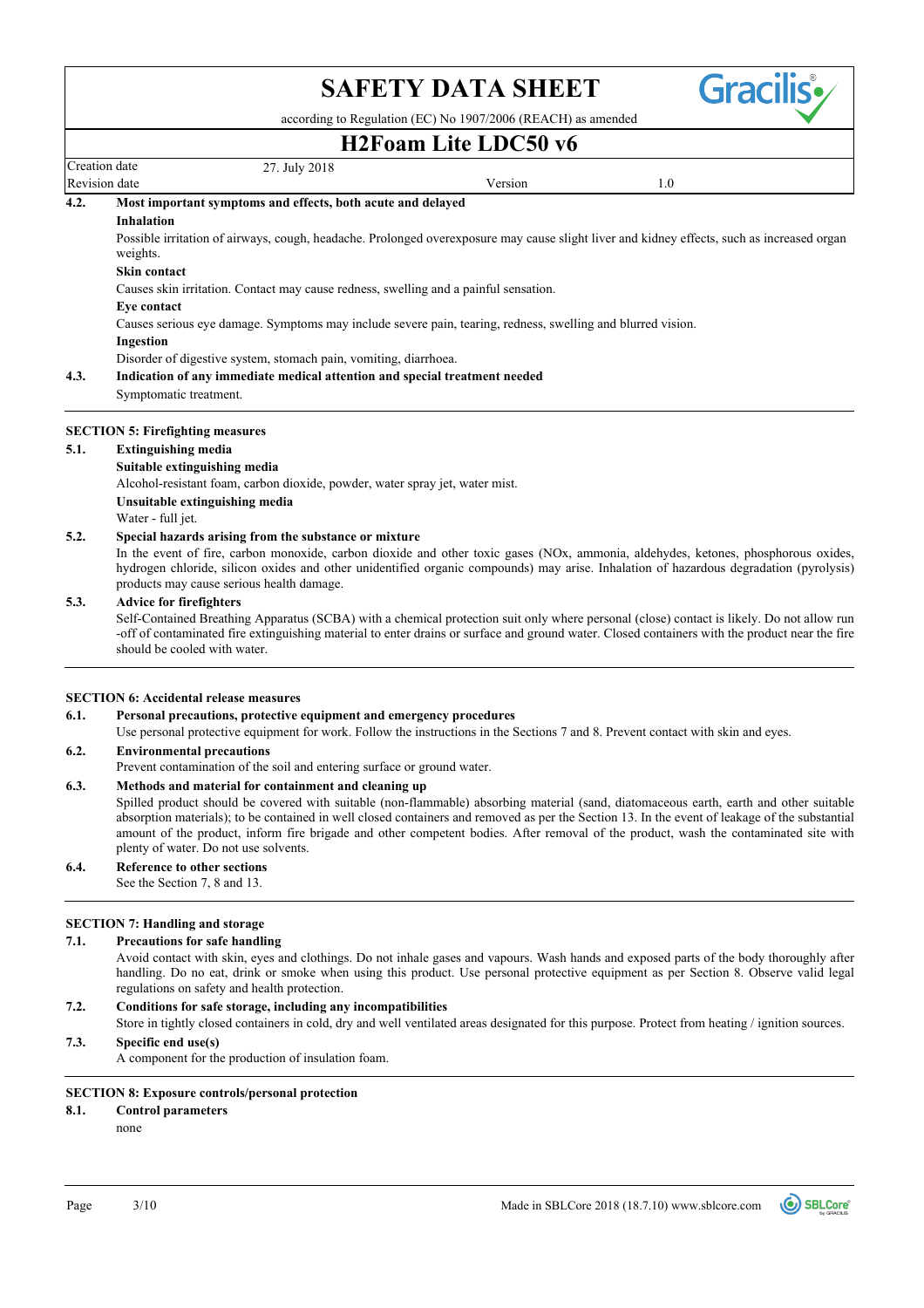

according to Regulation (EC) No 1907/2006 (REACH) as amended

## **H2Foam Lite LDC50 v6**

| reation date |  |
|--------------|--|
|              |  |

Revision date and the version of the Version of the Version of the Version of the Version of the Version of the Version of the Version of the Version of the Version of the Version of the Version of the Version of the Versi

#### **8.2. Exposure controls**

Follow the usual measures intended for health protection at work and especially for good ventilation. This can be achieved only by local suction or efficient general ventilation. Do not eat, drink and smoke during work. Wash your hands thoroughly with water and soap after work and before breaks for a meal and rest.

### **Eye/face protection**

Protective goggles or face shield (based on the nature of the work performed).

27. July 2018

#### **Skin protection**

Hand protection: Protective gloves resistant to the product according to EN 374. When choosing appropriate thickness, material and permeability of the gloves, observe recommendations of their particular manufacturer. Observe other recommendations of the manufacturer. Other protection: protective workwear. Contaminated skin should be washed thoroughly.

#### **Respiratory protection**

Mask with a filter in a poorly ventilated environment.

**Thermal hazard**

Not available.

#### **Environmental exposure controls**

Observe usual measures for protection of the environment, see Section 6.2.

#### **SECTION 9: Physical and chemical properties**

#### **9.1. Information on basic physical and chemical properties**

|      | Appearance                                   |                          |
|------|----------------------------------------------|--------------------------|
|      | Physical state                               | liquid at $20^{\circ}$ C |
|      | color                                        | white                    |
|      | Odour                                        | amine-like               |
|      | Odour threshold                              | data not available       |
|      | pH                                           | 11.36 (undiluted)        |
|      | Melting point/freezing point                 | data not available       |
|      | Initial boiling point and boiling range      | data not available       |
|      | Flash point                                  | data not available       |
|      | Evaporation rate                             | data not available       |
|      | Flammability (solid, gas)                    | data not available       |
|      | Upper/lower flammability or explosive limits |                          |
|      | flammability limits                          | data not available       |
|      | explosive limits                             | data not available       |
|      | Vapour pressure                              | data not available       |
|      | Vapour density                               | data not available       |
|      | Relative density                             | 1.11                     |
|      | Solubility(ies)                              |                          |
|      | solubility in water                          | soluble                  |
|      | solubility in fats                           | data not available       |
|      | Partition coefficient: n-octanol/water       | data not available       |
|      | Auto-ignition temperature                    | data not available       |
|      | Decomposition temperature                    | data not available       |
|      | Viscosity                                    | data not available       |
|      | <b>Explosive properties</b>                  | data not available       |
|      | Oxidising properties                         | data not available       |
| 9.2. | <b>Other information</b>                     |                          |
|      | Density                                      | data not available       |
|      | ignition temperature                         | data not available       |
|      | Dynamic viscosity 1000 mPa.s (at 23 °C).     |                          |
|      |                                              |                          |

### **SECTION 10: Stability and reactivity**

#### **10.1. Reactivity**

May slowly corrode copper, aluminium, zinc and galvanized surfaces.

# **10.2. Chemical stability**

The product is stable under normal conditions.

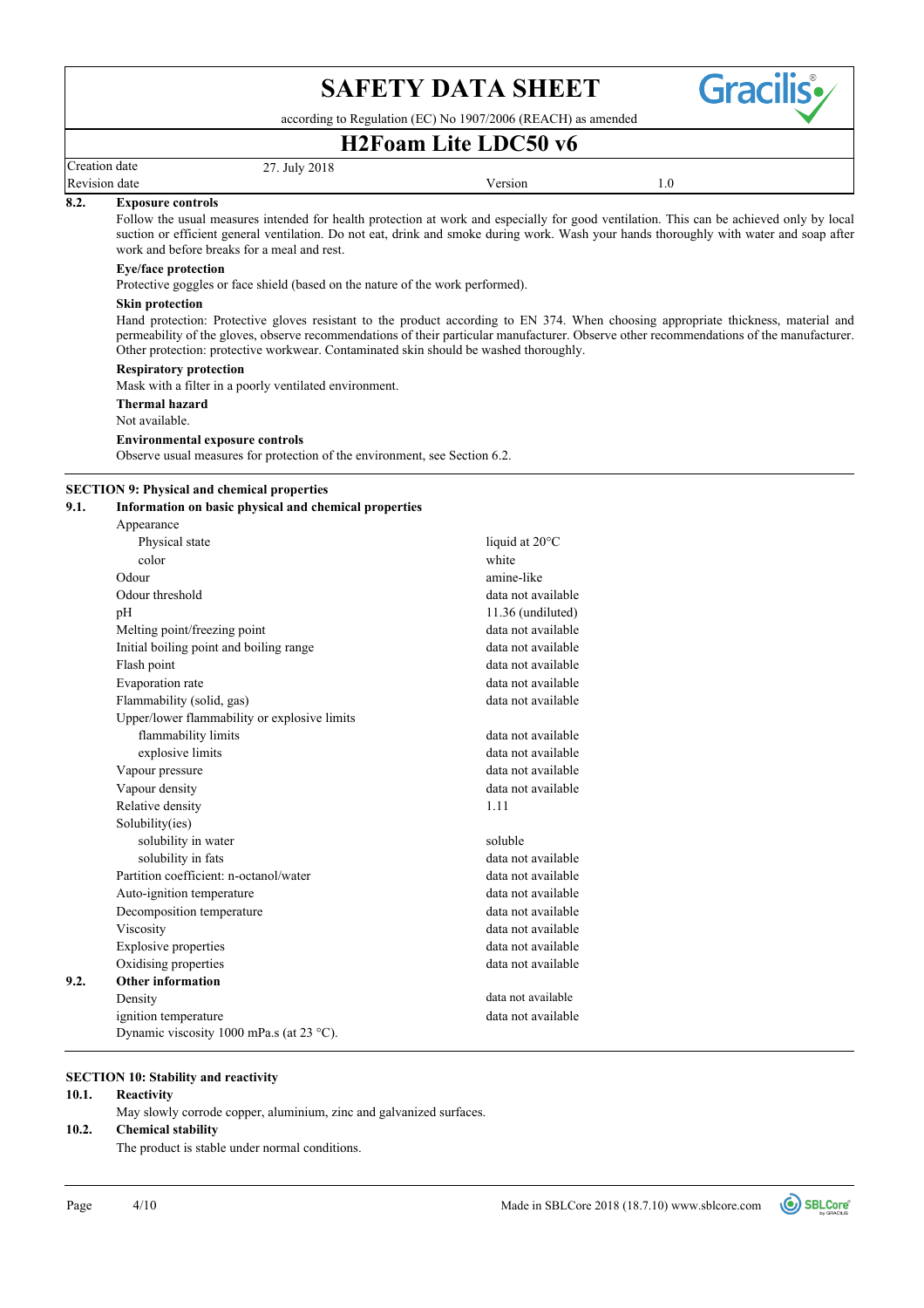according to Regulation (EC) No 1907/2006 (REACH) as amended

# **H2Foam Lite LDC50 v6**

# Creation date 27. July 2018

Revision date and the version of the Version of the Version of the Version of the Version of the Version of the Version of the Version of the Version of the Version of the Version of the Version of the Version of the Versi

**Gracilis** 

**10.3. Possibility of hazardous reactions**

#### Unknown.

### **10.4. Conditions to avoid**

The product is stable and no degradation occurs under normal use. Protect against flames, sparks, overheating and against frost.

#### **10.5. Incompatible materials**

Protect against strong acids, bases and oxidizing agents, nitrites, metals and isocyanates.

#### **10.6. Hazardous decomposition products**

Not developed under normal uses. Dangerous outcomes such as carbon monoxide and carbon dioxide, NOx, ammonia, aldehydes, ketones, phosphorous oxides, hydrogen chloride, silicon oxides and other unidentified organic compounds are formed at high temperature and in fire.

#### **SECTION 11: Toxicological information**

#### **11.1. Information on toxicological effects**

No toxicological data is available for the mixture.

#### **Acute toxicity**

Harmful if swallowed.

2-[2-(Dimethylamino)ethoxy]ethanol

| Route of exposure | Parameter | Value                | Time of<br>exposure | <b>Species</b>             | <b>Sex</b> | Determining method |
|-------------------|-----------|----------------------|---------------------|----------------------------|------------|--------------------|
| Oral              | LD50      | $2337 \text{ mg/kg}$ |                     | Rat (Rattus<br>norvegicus) |            |                    |
| Dermal            | $LD_{50}$ | $1340 \text{ mg/kg}$ |                     | Rabbit                     |            |                    |

#### N-[3-(dimethylamino)propyl]-N,N',N'-trimethylpropane-1,3-diamine

| Route of exposure | Parameter | Value                 | Time of<br>exposure | <b>Species</b> | Sex | Determining method |
|-------------------|-----------|-----------------------|---------------------|----------------|-----|--------------------|
| Oral              | LD50      | 1389.4 mg/kg          |                     | Rat            |     |                    |
| Dermal            | $LD_{50}$ | $992.4 \text{ mg/kg}$ |                     | Rabbit         |     |                    |

#### N'-[3-(dimethylamino)propyl]-N,N-dimethylpropane-1,3-diamine

| Route of exposure | Parameter | Value               | Time of<br>exposure | Species                    | <b>Sex</b> | Determining method |
|-------------------|-----------|---------------------|---------------------|----------------------------|------------|--------------------|
| Oral              | LD50      | $1200 - 1650$ mg/kg |                     | Rat (Rattus<br>norvegicus) |            |                    |
| Dermal            | $LD_{50}$ | $370 \text{ mg/kg}$ |                     | Rabbit                     |            |                    |

**TCPP** 

| Route of exposure               | Parameter | Value          | Time of<br>exposure | Species                    | Sex | Determining method |
|---------------------------------|-----------|----------------|---------------------|----------------------------|-----|--------------------|
| Dermal                          | LD50      | $>2000$ mg/kg  |                     | Rabbit                     |     | Read-across        |
| Inhalation (aerosols) $LC_{50}$ |           | $>4.6$ mg/l    | 4 hour              | Rat (Rattus<br>norvegicus) |     | Read-across        |
| Oral                            | LD50      | 632-2000 mg/kg |                     | Rat (Rattus<br>norvegicus) |     | Read-across        |

#### **Skin corrosion/irritation**

Causes skin irritation.

#### **Serious eye damage/irritation**

Causes serious eye damage.

#### **Respiratory or skin sensitisation**

Based on available data the classification criteria are not met.

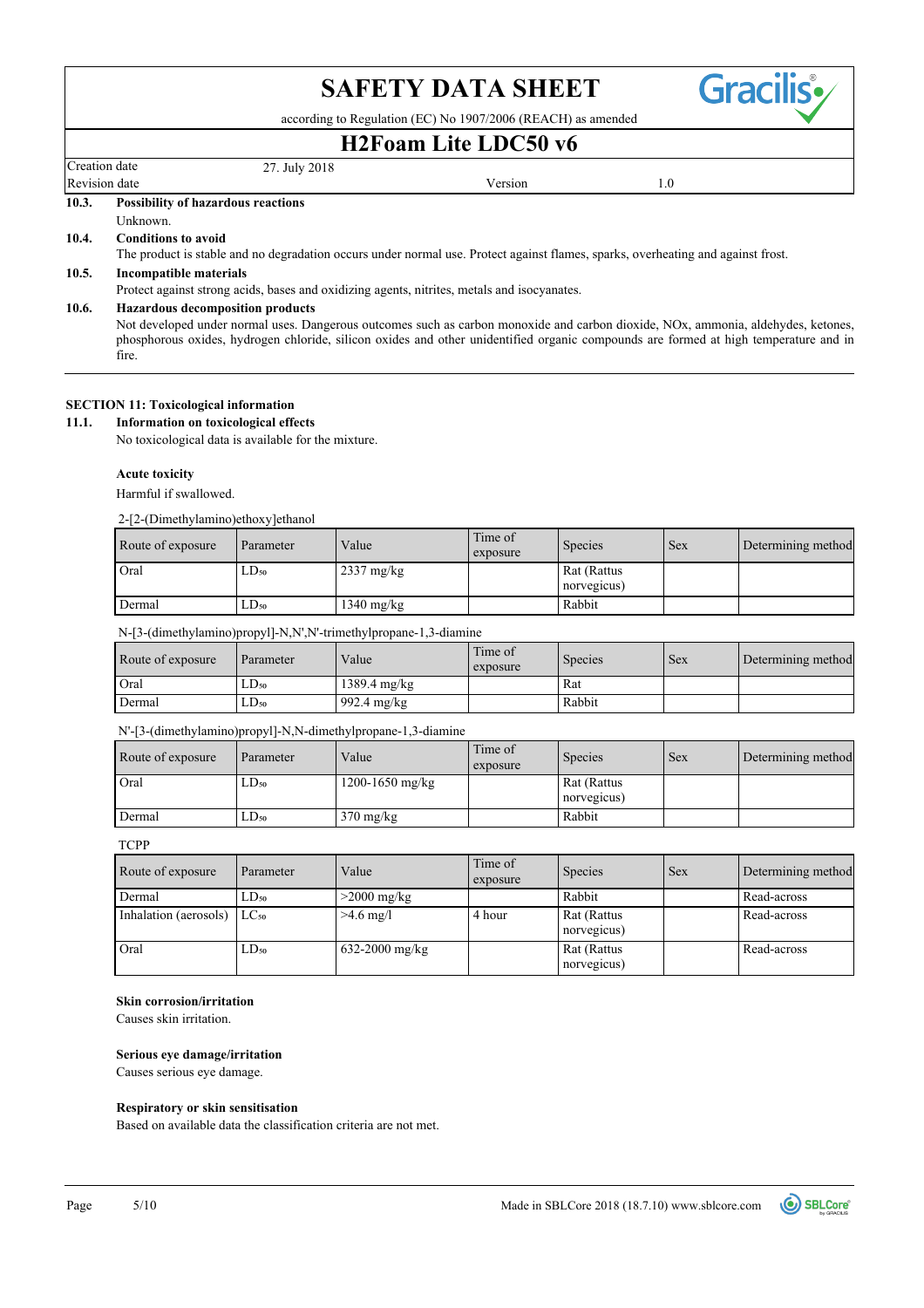Gracil

according to Regulation (EC) No 1907/2006 (REACH) as amended

# **H2Foam Lite LDC50 v6**

| Creation date | 27. July 2018 |         |  |
|---------------|---------------|---------|--|
| Revision date |               | Version |  |

### **Germ cell mutagenicity**

Based on available data the classification criteria are not met.

#### **Carcinogenicity**

Based on available data the classification criteria are not met.

#### **Reproductive toxicity**

Based on available data the classification criteria are not met.

#### **Toxicity for specific target organ - single exposure**

Based on available data the classification criteria are not met.

#### **Toxicity for specific target organ - repeated exposure**

Based on available data the classification criteria are not met.

#### **Aspiration hazard**

Based on available data the classification criteria are not met.

#### **SECTION 12: Ecological information**

**12.1. Toxicity**

#### **Acute toxicity**

Data for the mixture are not available.

2-[2-(Dimethylamino)ethoxy]ethanol

| Parameter        | Value               | Time of exposure | <b>Species</b>             | Environment | Determining method |
|------------------|---------------------|------------------|----------------------------|-------------|--------------------|
| $LC_{50}$        | $320 \text{ mg}/1$  | 96 hour          | Fishes (Leuciscus idus)    |             |                    |
| EC <sub>50</sub> | $>100 \text{ mg}/1$ | 48 hour          | Daphnia (Daphnia<br>magna) |             |                    |
| <b>NOEC</b>      | $40 \text{ mg}/1$   | 72 hour          | Algae                      |             |                    |
| EC <sub>50</sub> | $160 \text{ mg}/1$  | 72 hour          | Algae                      |             |                    |

N-[3-(dimethylamino)propyl]-N,N',N'-trimethylpropane-1,3-diamine

| <b>Parameter</b> | Value               | Time of exposure | Species                         | Environment | Determining method |
|------------------|---------------------|------------------|---------------------------------|-------------|--------------------|
| $LC_{50}$        | $92.5 \text{ mg}/1$ | 96 hour          | Fishes (Branchydanio)<br>rerio) |             |                    |
| $EC_{50}$        | $50.3 \text{ mg}/1$ | 48 hour          | Daphnia (Daphnia<br>magna)      |             |                    |
| $EC_{50}$        | $74.9 \text{ mg}/1$ | 72 hour          | Algae                           |             |                    |

N'-[3-(dimethylamino)propyl]-N,N-dimethylpropane-1,3-diamine

| Parameter   | Value               | Time of exposure | Species                         | Environment | Determining method |
|-------------|---------------------|------------------|---------------------------------|-------------|--------------------|
| $LC_{50}$   | $21.4 - 47$ mg/l    | 96 hour          | Fishes (Branchydanio)<br>rerio) |             |                    |
| $EC_{50}$   | $50.3 \text{ mg}/l$ | 48 hour          | Daphnia (Daphnia<br>magna)      |             |                    |
| $EC_{50}$   | $7.9 \text{ mg}/l$  | 72 hour          | Algae                           |             |                    |
| <b>NOEC</b> | $1.2 \text{ mg}/l$  | 72 hour          | Algae                           |             |                    |

**TCPP** 

| Parameter | Value             | Time of exposure | Species                                | Environment | Determining method |
|-----------|-------------------|------------------|----------------------------------------|-------------|--------------------|
| $LC_{50}$ | $51 \text{ mg}/1$ | 96 hour          | <b>Fishes</b> (Pimephales<br>promelas) |             | Read-across        |

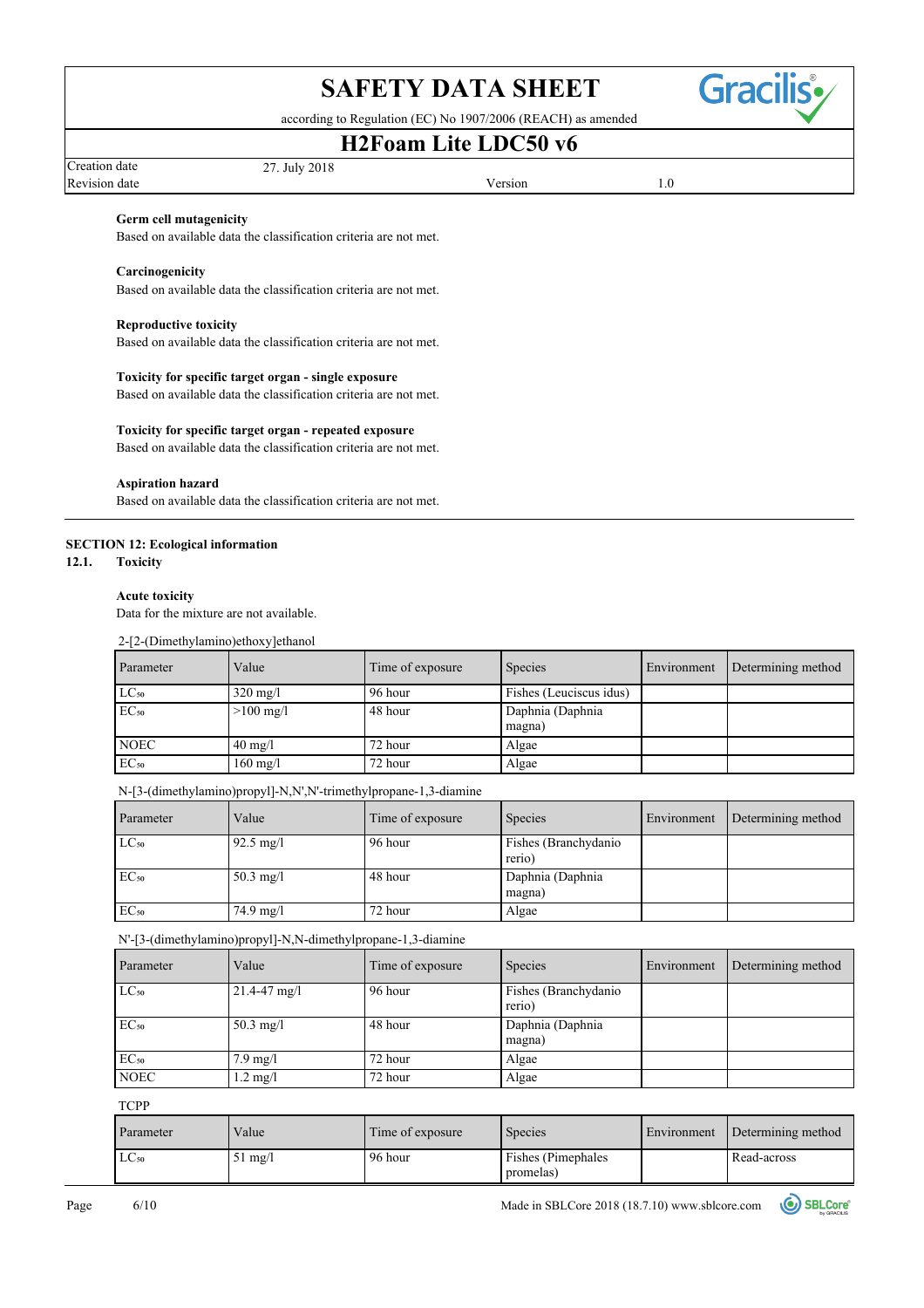Gracilis•

according to Regulation (EC) No 1907/2006 (REACH) as amended

# **H2Foam Lite LDC50 v6**

| Creation date |  |
|---------------|--|
| Revision date |  |

| Creation date |                  | 27. July 2018      |                  |                            |             |                    |
|---------------|------------------|--------------------|------------------|----------------------------|-------------|--------------------|
|               | Revision date    |                    | Version          |                            | 1.0         |                    |
|               | <b>TCPP</b>      |                    |                  |                            |             |                    |
|               | Parameter        | Value              | Time of exposure | Species                    | Environment | Determining method |
|               | EC <sub>50</sub> | $131 \text{ mg}/1$ | 48 hour          | Daphnia (Daphnia<br>magna) |             | Read-across        |
|               | EC <sub>50</sub> | $82 \text{ mg}/1$  | 72 hour          | Algae                      |             | Read-across        |
|               | <b>NOEC</b>      | $13 \text{ mg}/l$  | 72 day           | Algae                      |             | Read-across        |

### **Chronic toxicity**

|  |  |  |  | N'-[3-(dimethylamino)propyl]-N,N-dimethylpropane-1,3-diamine |
|--|--|--|--|--------------------------------------------------------------|

| Parameter   | Value              | Time of exposure | <b>Species</b>             | Environment | Determining method |
|-------------|--------------------|------------------|----------------------------|-------------|--------------------|
| <b>NOEC</b> | $3.5 \text{ mg}/l$ | 48 hour          | Daphnia (Daphnia<br>magna) |             | <b>OSAR</b>        |

## TCPP

| Parameter   | Value              | Time of exposure | <b>Species</b>             | Environment | Determining method |
|-------------|--------------------|------------------|----------------------------|-------------|--------------------|
| <b>NOEC</b> | $5.2 \text{ mg}/l$ | $21$ day         | Fishes                     |             | QSAR, Read-across  |
| <b>NOEC</b> | $32 \text{ mg}/l$  | $21$ day         | Daphnia (Daphnia<br>magna) |             | Read-across        |

## **12.2. Persistence and degradability**

Data not available.

## **12.3. Bioaccumulative potential**

2-[2-(Dimethylamino)ethoxy]ethanol

| Parameter  | Value | 1 Time of exposure | Species | Environment | Surrounding<br>temperature<br>$\Gamma^{\circ}$ C | Determining<br>method |
|------------|-------|--------------------|---------|-------------|--------------------------------------------------|-----------------------|
| Log Kow    | 0.778 |                    |         |             |                                                  |                       |
| <b>BCF</b> | 3.16  |                    |         |             |                                                  |                       |

N-[3-(dimethylamino)propyl]-N,N',N'-trimethylpropane-1,3-diamine

| Parameter  | Value | Time of exposure | <b>Species</b>   | Environment | Surrounding<br>temperature<br>$\Gamma^{\circ}$ C | Determining<br>method |
|------------|-------|------------------|------------------|-------------|--------------------------------------------------|-----------------------|
| Log Kow    |       |                  |                  |             |                                                  |                       |
| <b>BCF</b> |       |                  | Fishes (Cyprinus |             |                                                  | Read-across           |
|            |       |                  | carpio)          |             |                                                  |                       |

N'-[3-(dimethylamino)propyl]-N,N-dimethylpropane-1,3-diamine

| Parameter | Value | Time of exposure | Species | Environment | Surrounding<br>temperature<br>$\sim$ $\sim$<br>$\cdot$ | Determining<br>method |
|-----------|-------|------------------|---------|-------------|--------------------------------------------------------|-----------------------|
| Log Kow   | 0.214 |                  |         |             |                                                        |                       |

**TCPP** 

| Parameter  | Value       | Time of exposure | <b>Species</b>   | Environment | Surrounding<br>temperature<br>$\mathsf{I}^{\circ}\mathsf{C}$ | Determining<br>method |
|------------|-------------|------------------|------------------|-------------|--------------------------------------------------------------|-----------------------|
| Log Kow    | 2.59        |                  |                  |             |                                                              |                       |
| <b>BCF</b> | $0.8 - 4.6$ |                  | Fishes (Cyprinus |             |                                                              |                       |
|            |             |                  | carpio)          |             |                                                              |                       |

Not available.

## **12.4. Mobility in soil**

Not available.

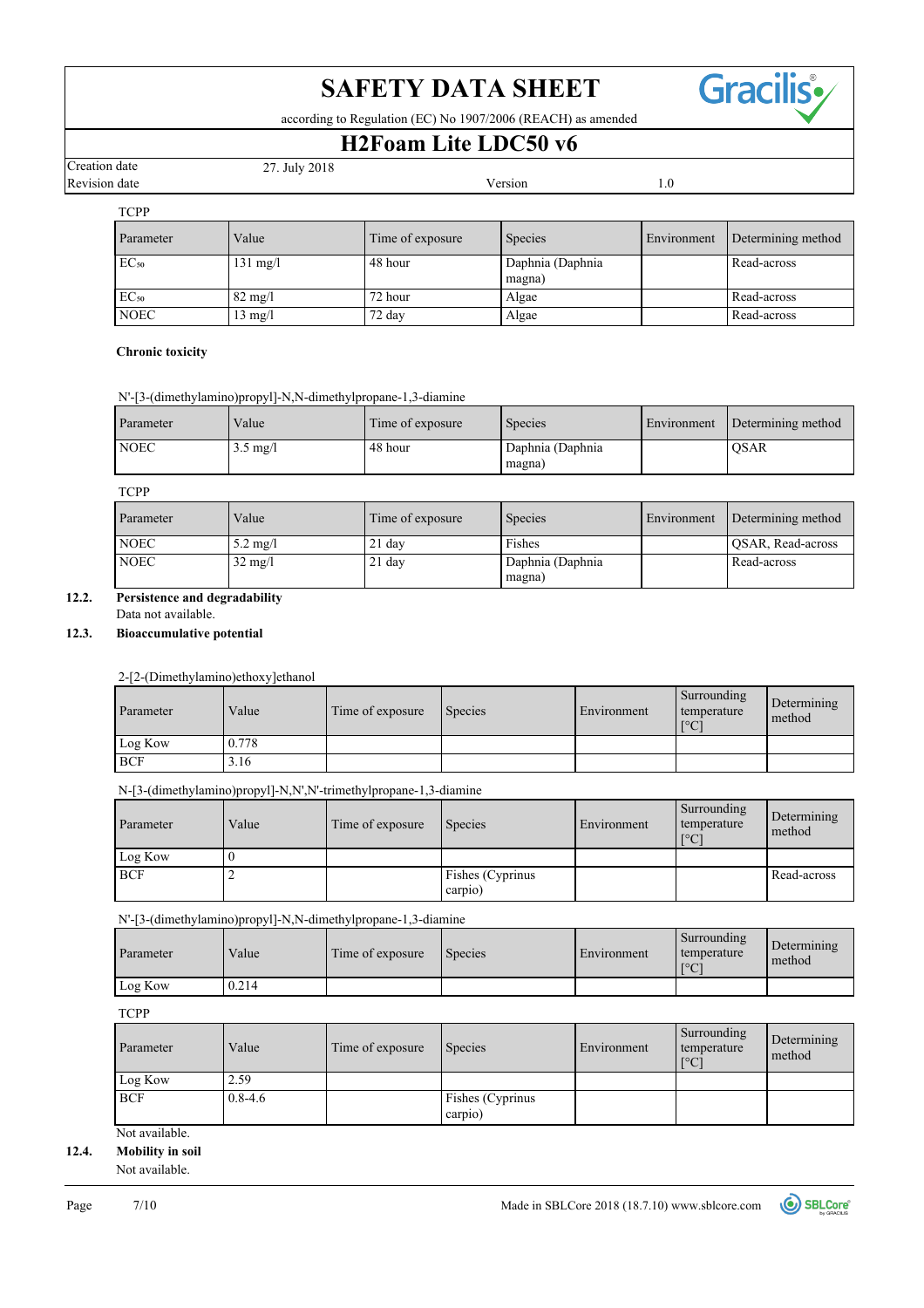

according to Regulation (EC) No 1907/2006 (REACH) as amended

## **H2Foam Lite LDC50 v6**

Creation date 27. July 2018 Revision date

Revision date and the version of the Version of the Version of the Version of the Version of the Version of the Version of the Version of the Version of the Version of the Version of the Version of the Version of the Versi

#### **12.5. Results of PBT and vPvB assessment**

Product does not contain any substance meeting the criteria for PBT or vPvB in accordance with the Annex XIII of Regulation (EC) No 1907/2006 (REACH) as amended.

#### **12.6. Other adverse effects**

Water Hazard Class: 1 (Self-assessment).

#### **SECTION 13: Disposal considerations**

#### **13.1. Waste treatment methods**

Hazard of environmental contamination; dispose of the waste in accordance with the local and/or national regulations. Proceed in accordance with valid regulations on waste disposal. Any unused product and contaminated packaging should be put in labelled containers for waste collection and submitted for disposal to a person authorised for waste removal (a specialized company) that is entitled for such activity. Do not empty unused product in drainage systems. The product must not be disposed of with municipal waste. Empty containers may be used at waste incinerators to produce energy or deposited in a dump with appropriate classification. Perfectly cleaned containers can be submitted for recycling.

#### **Legislation of waste**

Council Directive 75/442/EEC on waste, as amended. Decision 2000/532/EC establishing a list of wastes, as amended.

#### **SECTION 14: Transport information**

- **14.1. UN number**
- Not subject to ADR.
- **14.2. UN proper shipping name**
- not available
- not available **14.3. Transport hazard class(es)**
- **14.4. Packing group**
- not available
- **14.5. Environmental hazards**
- not available
- Reference in the Sections 4 to 8. **14.6. Special precautions for user**
- not available **14.7. Transport in bulk according to Annex II of Marpol and the IBC Code**

#### **SECTION 15: Regulatory information**

#### **15.1. Safety, health and environmental regulations/legislation specific for the substance or mixture**

Regulation (EC) No. 1907/2006 of the European Parliament and of the Council of 18th December 2006 concerning the Registration, Evaluation, Authorisation and Restriction of Chemicals (REACH), establishing the European Chemicals Agency, amending Directive 1999/45/EC and repealing Council Regulation (EEC) No. 793/93 and Commission Regulation (EC) No. 1488/94 as well as Council Directive 76/769/EEC and Commission Directives 91/155/EEC, 93/67/EEC, 93/105/EC and 2000/21/EC, as amended. Regulation (EC) No. 1272/2008 of the European Parliament and of the Council of 16th December 2008 on classification, labelling and packaging of substances and mixtures, amending and repealing Directives 67/548/EEC and 1999/45/EC, and amending Regulation (EC) No. 1907/2006, as amended.

## **15.2. Chemical safety assessment**

not available

#### **SECTION 16: Other information**

|      | A list of standard risk phrases used in the safety data sheet |
|------|---------------------------------------------------------------|
| H302 | Harmful if swallowed.                                         |
| H311 | Toxic in contact with skin.                                   |
| H312 | Harmful in contact with skin.                                 |
| H314 | Causes severe skin burns and eye damage.                      |
| H315 | Causes skin irritation.                                       |
| H318 | Causes serious eye damage.                                    |
| H412 | Harmful to aquatic life with long lasting effects.            |

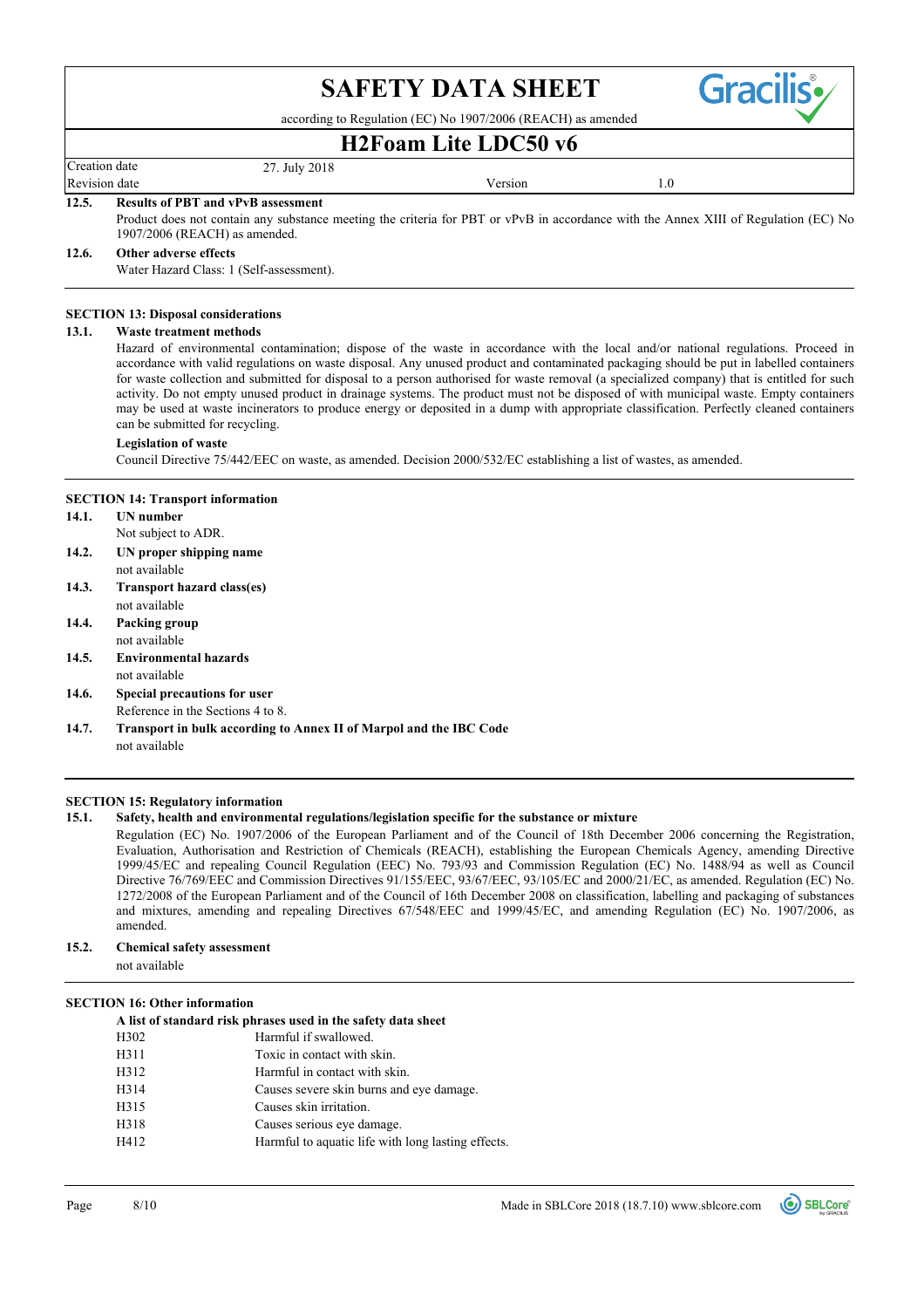**Gracilis** 

according to Regulation (EC) No 1907/2006 (REACH) as amended

## **H2Foam Lite LDC50 v6**

| Creation date |                        | 27. July 2018                                                                                                                                                                                                                   |
|---------------|------------------------|---------------------------------------------------------------------------------------------------------------------------------------------------------------------------------------------------------------------------------|
| Revision date |                        | Version<br>1.0                                                                                                                                                                                                                  |
|               |                        | Guidelines for safe handling used in the safety data sheet                                                                                                                                                                      |
|               | P <sub>280</sub>       | Wear protective gloves/eye protection/face protection.                                                                                                                                                                          |
|               | P301+P312              | IF SWALLOWED: Call a doctor if you feel unwell.                                                                                                                                                                                 |
|               | P305+P351+P338         | IF IN EYES: Rinse cautiously with water for several minutes. Remove contact lenses, if present and easy<br>to do. Continue rinsing.                                                                                             |
|               | P310                   | Immediately call a doctor.                                                                                                                                                                                                      |
|               | P332+P313              | If skin irritation occurs: Get medical advice/attention.                                                                                                                                                                        |
|               | P501                   | Dispose of contents/container to according to applicable regulations.                                                                                                                                                           |
|               |                        | Other important information about human health protection                                                                                                                                                                       |
|               |                        | The product must not be - unless specifically approved by the manufacturer/importer - used for purposes other than as per the Section 1.<br>The user is responsible for adherence to all related health protection regulations. |
|               |                        | Key to abbreviations and acronyms used in the safety data sheet                                                                                                                                                                 |
|               | ADR                    | European agreement concerning the international carriage of dangerous goods by road                                                                                                                                             |
|               | <b>BCF</b>             | <b>Bioconcentration Factor</b>                                                                                                                                                                                                  |
|               | CAS                    | <b>Chemical Abstracts Service</b>                                                                                                                                                                                               |
|               | <b>CLP</b>             | Regulation (EC) No 1272/2008 on classification, labelling and packaging of substance and mixtures                                                                                                                               |
|               | <b>DNEL</b>            | Derived no-effect level                                                                                                                                                                                                         |
|               | EC                     | Identification code for each substance listed in EINECS                                                                                                                                                                         |
|               | EC <sub>50</sub>       | Concentration of a substance when it is affected 50% of the population                                                                                                                                                          |
|               | <b>EINECS</b>          | European Inventory of Existing Commercial Chemical Substances                                                                                                                                                                   |
|               | EmS                    | Emergency plan                                                                                                                                                                                                                  |
|               | EU                     | European Union                                                                                                                                                                                                                  |
|               | <b>IATA</b>            | International Air Transport Association                                                                                                                                                                                         |
|               | <b>IBC</b>             | International Code For The Construction And Equipment of Ships Carrying Dangerous Chemicals                                                                                                                                     |
|               | $IC_{50}$              | Concentration causing 50% blockade                                                                                                                                                                                              |
|               | <b>ICAO</b>            | International Civil Aviation Organization                                                                                                                                                                                       |
|               | <b>IMDG</b>            | International Maritime Dangerous Goods                                                                                                                                                                                          |
|               | <b>INCI</b>            | International Nomenclature of Cosmetic Ingredients                                                                                                                                                                              |
|               | <b>ISO</b>             | International Organization for Standardization                                                                                                                                                                                  |
|               | <b>IUPAC</b>           | International Union of Pure and Applied Chemistry                                                                                                                                                                               |
|               | $LC_{50}$              | Lethal concentration of a substance in which it can be expected death of 50% of the population                                                                                                                                  |
|               | $LD_{50}$              | Lethal dose of a substance in which it can be expected death of 50% of the population                                                                                                                                           |
|               | <b>LOAEC</b>           | Lowest observed adverse effect concentration                                                                                                                                                                                    |
|               | LOAEL                  | Lowest observed adverse effect level                                                                                                                                                                                            |
|               |                        |                                                                                                                                                                                                                                 |
|               | log Kow                | Octanol-water partition coefficient<br>International Convention for the Prevention of Pollution From Ships                                                                                                                      |
|               | MARPOL<br><b>NOAEC</b> | No observed adverse effect concentration                                                                                                                                                                                        |
|               |                        |                                                                                                                                                                                                                                 |
|               | <b>NOAEL</b>           | No observed adverse effect level                                                                                                                                                                                                |
|               | NOEC                   | No observed effect concentration                                                                                                                                                                                                |
|               | <b>NOEL</b>            | No observed effect level                                                                                                                                                                                                        |
|               | OEL                    | Occupational Exposure Limits                                                                                                                                                                                                    |
|               | PBT                    | Persistent, Bioaccumulative and Toxic                                                                                                                                                                                           |
|               | <b>PNEC</b>            | Predicted no-effect concentration                                                                                                                                                                                               |
|               | ppm                    | Parts per million                                                                                                                                                                                                               |
|               | <b>REACH</b>           | Registration, Evaluation, Authorisation and Restriction of Chemicals                                                                                                                                                            |
|               | <b>RID</b>             | Agreement on the transport of dangerous goods by rail                                                                                                                                                                           |
|               | UN                     | Four-figure identification number of the substance or article taken from the UN Model Regulations                                                                                                                               |
|               | <b>UVCB</b>            | Substances of unknown or variable composition, complex reaction products or biological materials                                                                                                                                |
|               | <b>VOC</b>             | Volatile organic compounds                                                                                                                                                                                                      |
|               | vPvB                   | Very Persistent and very Bioaccumulative                                                                                                                                                                                        |
|               | Acute Tox.             | Acute toxicity                                                                                                                                                                                                                  |
|               | Aquatic Chronic        | Hazardous to the aquatic environment                                                                                                                                                                                            |
|               | Eye Dam.               | Serious eye damage                                                                                                                                                                                                              |
|               | Skin Corr.             | Skin corrosion                                                                                                                                                                                                                  |
|               | Skin Irrit.            | Skin irritation                                                                                                                                                                                                                 |